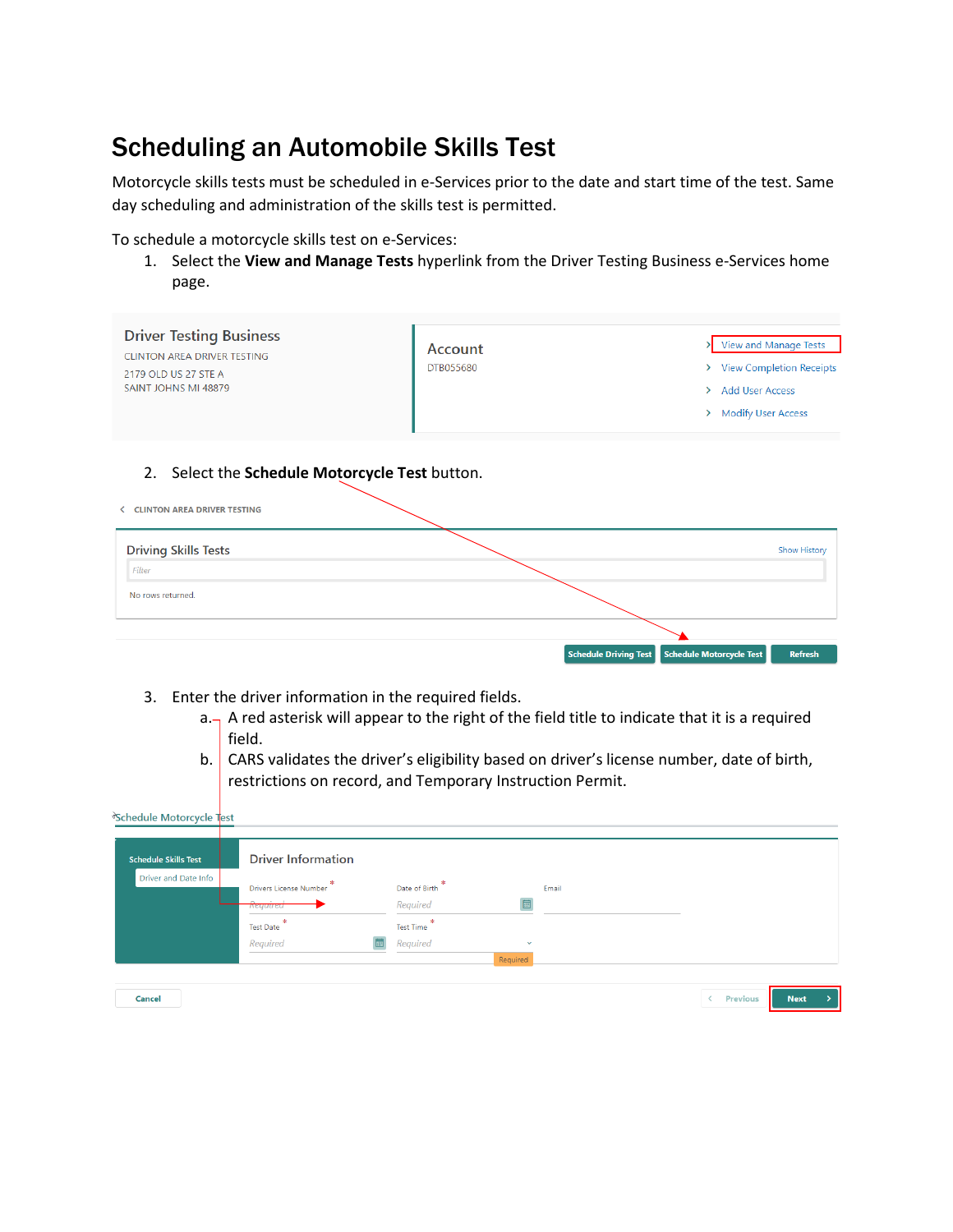4. Once the required information has been entered, select the Next action button to move on to the next section where you will be shown a driver verification screen. If the information is correct, select the next action button in the bottom right-hand corner of the screen.<br>Schedule Motorcycle Test

٦

| <b>Schedule Skills Test</b>                  | <b>Driver Information</b>                                                                 |
|----------------------------------------------|-------------------------------------------------------------------------------------------|
| Driver and Date Info<br><b>Verify Driver</b> | Name: ROBERT CRAIG KNIEVEL<br>DLN: K 900 000 350 416<br>Date of Birth: 17-Oct-1938        |
| Cancel                                       | Address: 3849 MESA VERDE BLVD DEWITT MI 48820-7882<br><b>Previous</b><br><b>Next</b><br>K |

5. This will take you to the skills test location screen where you will select the location of the test. To select a location, select the radial button next to the ID number and then select the next action button.

| <b>Schedule Motorcycle Test</b>                     |                               |                                             |
|-----------------------------------------------------|-------------------------------|---------------------------------------------|
| м<br><b>Schedule Skills Test</b>                    | Select a Skills Test Location |                                             |
| <b>Driver and Date Info</b><br><b>Verify Driver</b> | ID,                           | Address                                     |
| Select a Skills Test Lo                             | ◯ 003701                      | 900 W TOWNSEND RD SAINT JOHNS MI 48879-9201 |
|                                                     |                               |                                             |
| Cancel                                              |                               | <b>Next</b><br><b>Previous</b>              |

6. The next screen is where you will select an examiner to administer the test. You will use the radial button next to the examiner's name to select them. Once you have chosen your examiner, select the next action button.

| Schedule Motorcycle Test                                                                                               |                                                                                         |  |
|------------------------------------------------------------------------------------------------------------------------|-----------------------------------------------------------------------------------------|--|
| <b>Schedule Skills Test</b><br><b>Driver and Date Info</b><br><b>Verify Driver</b><br>Select a Skills Test<br>Location | <b>Select an Examiner</b><br><b>Examiner Name</b><br>$\bullet$<br>JACOB BENJAMIN MILLER |  |
| Select an Examiner<br>Cancel                                                                                           | Previous<br><b>Next</b><br>≺                                                            |  |